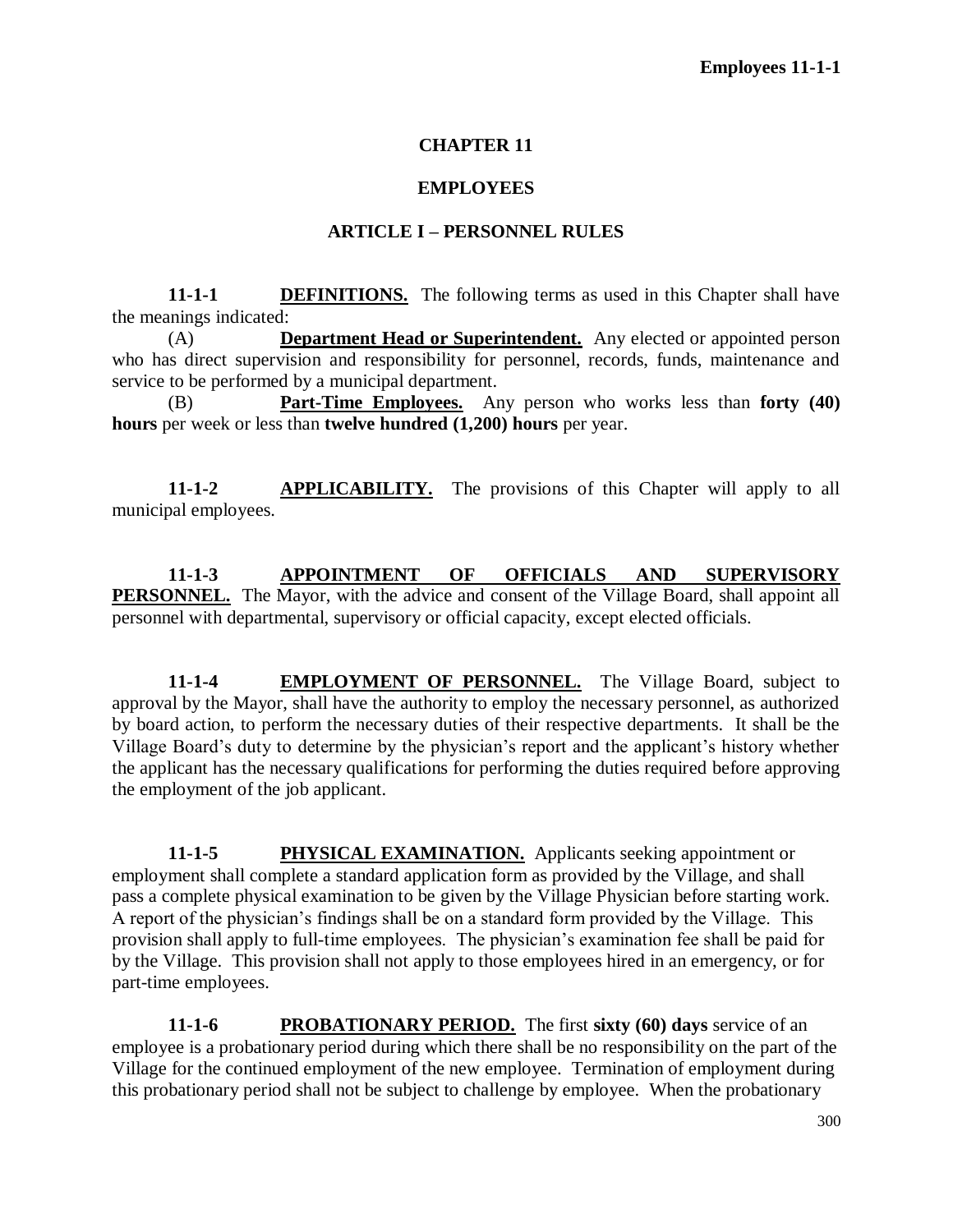period is completed, seniority will date back **sixty (60) days** from the date of completion of probationary period.

**11-1-7 RESIDENCE REQUIREMENT.** Personnel hereafter employed by the Village must be bona fide residents of the Village, except at the time of appointment or employment when they need not be residents of the Village, but shall establish residence in the Village within **six (6) months**. This provision may be waived by the Village Board. Personnel shall maintain an up-to-date record of residence address with the Village Clerk.

**11-1-8 ACCIDENTS.** Personnel involved in or having any knowledge of any accident whereby any person employed by the Village or any property or equipment owned or operated by the Village involved shall immediately report the accident and pertinent information to the department supervisor who shall forward such information to the office of the Clerk. The Clerk shall record the information on **three (3) copies** of the applicable accident form, **one (1) copy** to be forwarded to the insurance carrier, **one (1) copy** to the Village Attorney, and **one (1) copy** retained on file in the Clerk's office.

## **11-1-9 DISMISSAL – EMPLOYEES GENERALLY.**

- (a) The department head, Village Board or the Mayor may discipline an employee at any time because of the employee's failure, or refusal to perform assigned duties.
- (b) The following actions, not to exclude any other possible actions, may result in disciplinary action up to and including discharge:
	- a. Conviction of any felony, or of any misdemeanor involving moral turpitude or dishonesty.
	- b. Use of employee's official position for personal gain.
	- c. Falsification of Village records or time sheets.
	- d. Sexual harassment or discrimination based on race, color, creed, religion, national origin, sexual orientation, or handicap.
	- e. Carelessness in handling Village equipment.
	- f. Illegal or abusive use of sick or other leave.
	- g. Use of, or being under the influence of alcohol or illegal drugs as defined by the Illinois Criminal Code while on the job, or failure to pass a urinalysis examination as set forth in any Village testing program.
	- h. Incompetence in the performance of assigned duties or inattention to duties.
	- i. Violent or aggressive behavior.
	- j. Insubordination by disobedience to any order or directive, or disrespect toward a department head or officer of the Village.
	- k. Misuse or abuse of Village working time for personal gain or for any reason other than performing the employee's assigned duties.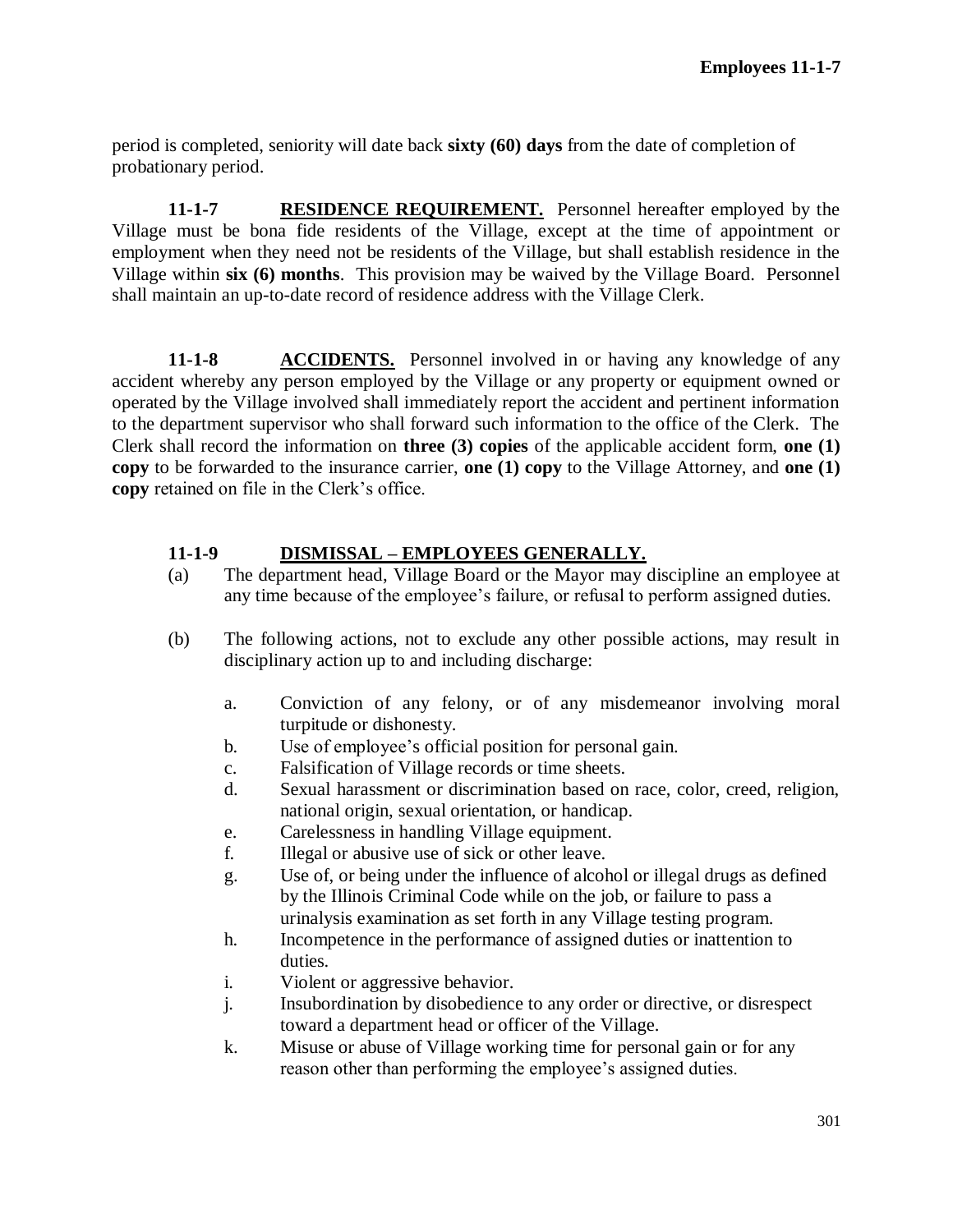- l. Excessive absenteeism or tardiness, including leaving work early and overstaying meal periods.
- m. Solicitation or acceptance of any gratuity, gift, present reward or other thing of value in return for the performance of the employee's official duties, or as a condition for not performing those duties.
- n. Failure to pay promptly and indebtedness owed to the Village, including, but not limited to, taxes and utility bills.
- o. Habitual discourtesy or disrespect to the public or to fellow employees.
- p. Theft, destruction, loss or unauthorized use of Village property, equipment and materials, either willfully or through unnecessary carelessness.
- q. Unauthorized dissemination of information protected disclosure under the Illinois Freedom of Information Act.
- r. The loss of a license or the inability to obtain a license to operate the plant, vehicles, or equipment which materially derogates the ability to perform job responsibilities.
- s. The doing of any act which brings disrepute upon the Village or the Village Board.
- (c) An employee who is dismissed shall be given written notice of the reasons for the action, copies of which notice shall be forwarded to the Mayor and Village Clerk.
- (d) Nothing herein shall limit the Village from discharging an employee for other reasons determined to be in the best interest of the Village or its residents.

**(Revised 07/01/15)**

**11-1-10 OUTSIDE EMPLOYMENT.** No municipal employee shall engage in any outside employment which will impair the performance of his duties or be detrimental to the municipal service.

**11-1-11 DUES AND CHECKOFF.** Employees may authorize the Village Clerk to deduct or check off from their paycheck, the amount of their dues to a labor union, organization or association, to which the employee belongs so long as such labor union, organization or association shall have a minimum of **six (6) employees** of the Village, authorizing such deduction, or provided that more than **fifty percent (50%)** of the eligible members of any given municipal department authorize such deduction or checkoff. Any employee desiring such deductions or checkoff shall sign an authorization card which shall be effective until the end of the municipal fiscal year in which that card is submitted to the Village Clerk. If any employee desires to revoke the authorization during the municipal fiscal year, he shall so notify the Village Clerk in writing at least **thirty (30) days** prior to the date he wishes to revoke the authorization.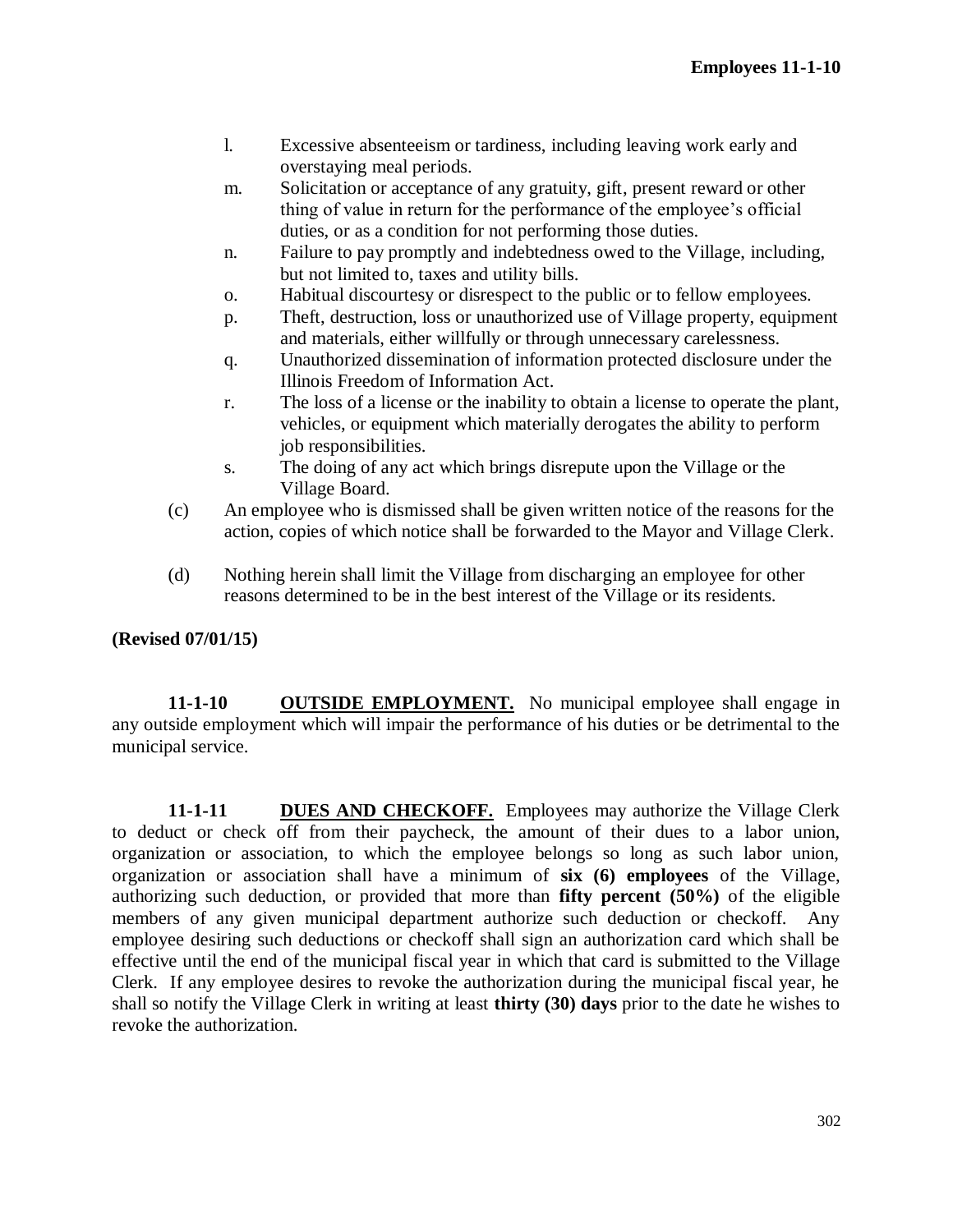**11-1-12 GRIEVANCE.** Employees with any grievance arising out of their employment by the Village, except requests for a general wage increase, shall have the right of appeal to their immediate department supervisor. Appeal shall be made in writing and may be presented by the employee individually, or by the employee's selected representative. In the event the grievance cannot be settled between the department supervisor and the employee, or his selected representative, the department supervisor shall submit a report in writing, **one (1) copy** to the Chairman of the department's committee, and **one (1) copy** to the Mayor. The Mayor shall have the final decision in the matter.

**11-1-13 EMPLOYEE ORGANIZATIONS.** Employees of the Village may fully and freely associate themselves in organizations of their own choosing for their mutual benefit. No employee shall be required to join any such organization as a condition of employment or continuation thereof and the right of an employee with or without such an organization to petition the Mayor and Village Board is hereby recognized. Employees of the Village shall have the right to organize and designate representatives of their own choosing from among themselves for the purpose of collective bargaining and the right of such representative to meet with the Mayor and Village Board is hereby recognized. Employees shall have the right to negotiate with the Mayor and Village Board without representation if they see fit to do so. Such collective bargaining or negotiation shall be conducted at a designated time and place as is agreed upon by the employees and their representatives and the Mayor and Village Board.

**11-1-14 RIGHT TO STRIKE.** Because the public health, safety and welfare may be adversely affected thereby, no employee shall have the right to engage in or encourage any form of sit-down, slow-down, or in fact any form of work stoppage or strike for any reason against the Village. A refusal by an employee to perform an assignment injurious to his health or physical safety, shall not be considered a violation of this Section.

## **11-1-15 MILITARY LEAVE.**

(A) Any permanent municipal employee who is inducted into the armed forces of the United States for training or service shall be granted a leave of absence without pay for the duration of such time required for such purposes, and for a period of **ninety (90) calendar days** following the period of actual service. Upon termination of such service, the employee shall have the right to return to his position within said **ninety (90) days** provided the position still exists and the employee is still otherwise qualified. Vacancies resulting from leave granted under this Section shall be filled only on a temporary basis. **One (1)** voluntary enlistment shall be considered the same as induction for the purpose of this Section, but re-enlistment shall not.

(B) Permanent employees who are members of regular reserve components of the armed forces or the National Guard may be granted **two (2) weeks** leave each year for active duty training. Upon representation of the proper evidence, the difference in pay between the employee's regular pay and the military pay will be allowed.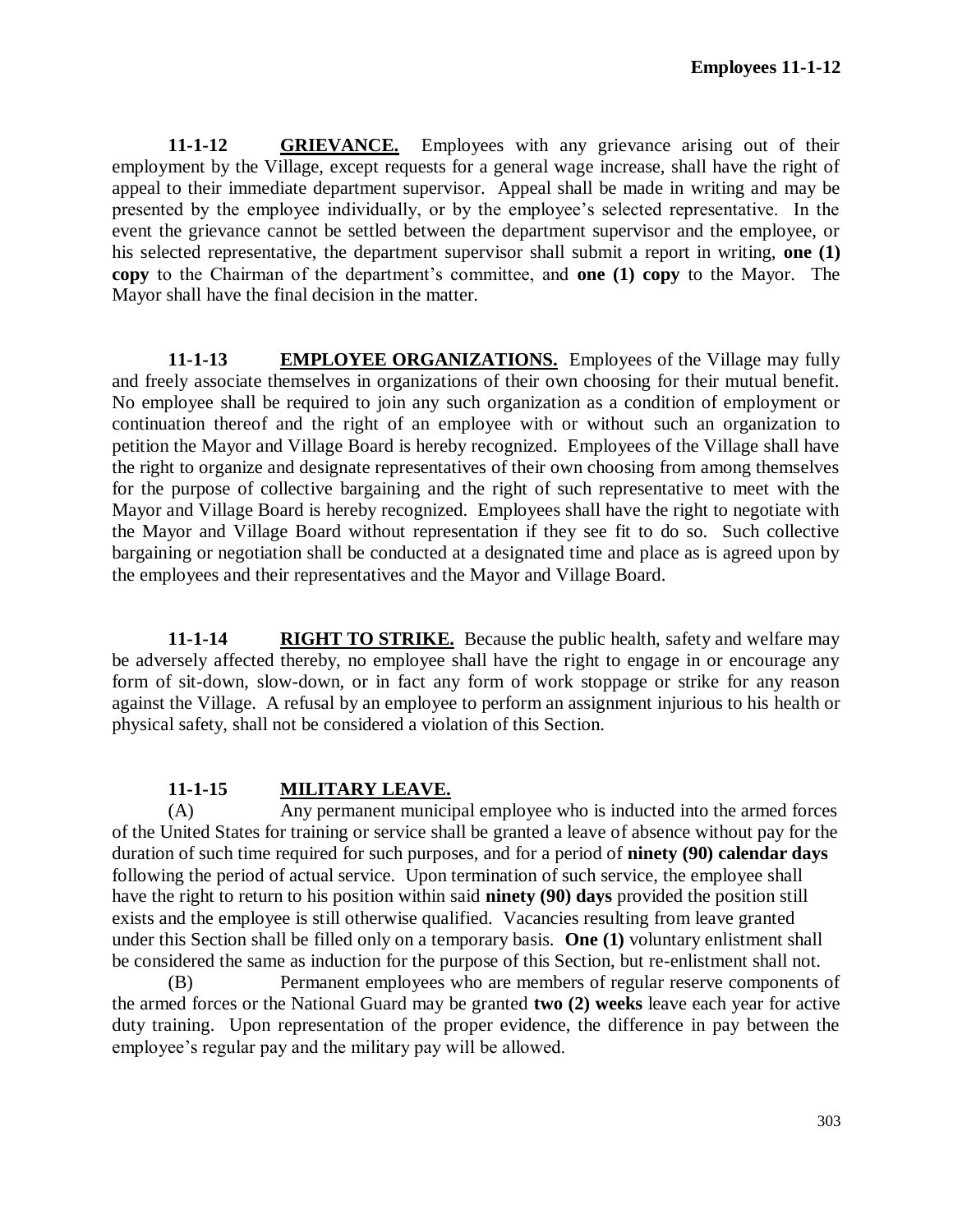**11-1-16 LEAVE OF ABSENCE.** Leave of absence without pay may be granted for a period not to exceed **sixty (60) days** when the granting of such leave is in the mutual interests of the Village and the employee. Such leave shall require approval of the department supervisor and the Mayor. A leave of absence with pay and not to exceed **three (3) working days** shall be granted by the department supervisor or the Mayor in the event of a death in the immediate family of an employee. A leave of absence without pay and not to exceed **five (5) working days** at any one time for the purpose of attending union convictions or other official union business shall be granted by the department supervisor or the Mayor, to not more than **one (1)** union official for each union local representing employees of the Village. The employee shall not accrue employee benefits while on leave without pay, except as provided in **Section 11- 1-19** herein. Such request for leave of absence to attend union conventions or other official union business must be submitted to the appropriate department supervisor at least **three (3) days** in advance, and such leave of absence is limited to **twenty (20) days** per year for each employee.

**11-1-17 ABSENCE WITHOUT LEAVE.** No employee may be absent himself from duty without permission of his department head. Absence without leave shall be sufficient cause for forfeiture of all rights and privileges earned while employed. An employee absent for **three (3) consecutive working days** without notice and without sufficient reason shall be considered to have resigned.

## **11-1-18 SPECIAL LEAVE.**

(A) **Village Business/Training.** Employees or officials on special leave for official Village business, special education, or training, upon authorization by the Village Board, shall receive regular pay during the period of the leave. It is further provided that the Board may authorize that all necessary expenses be paid by the Village.

#### (B) **Other Special Leaves.**

(1) **Bereavement Leave.** A maximum of three (3) days may be taken by an employee who has a death in his/her immediate family (spouse, child, grandparent, parent, sibling or spouse's equivalent of the foregoing). Full time employees are entitled to paid bereavement leave; temporary employees are entitled to bereavement leave without pay. In addition to the foregoing bereavement leave, the Board may grant a full time employee a paid day of leave, and a temporary employee an unpaid day of leave, to participate in the funeral of an aunt, uncle, niece, nephew, cousin, or spouse's equivalent of the foregoing; or the employee may, in his/her discretion, take a paid vacation day for such purposes if the employee is entitled to a paid vacation day.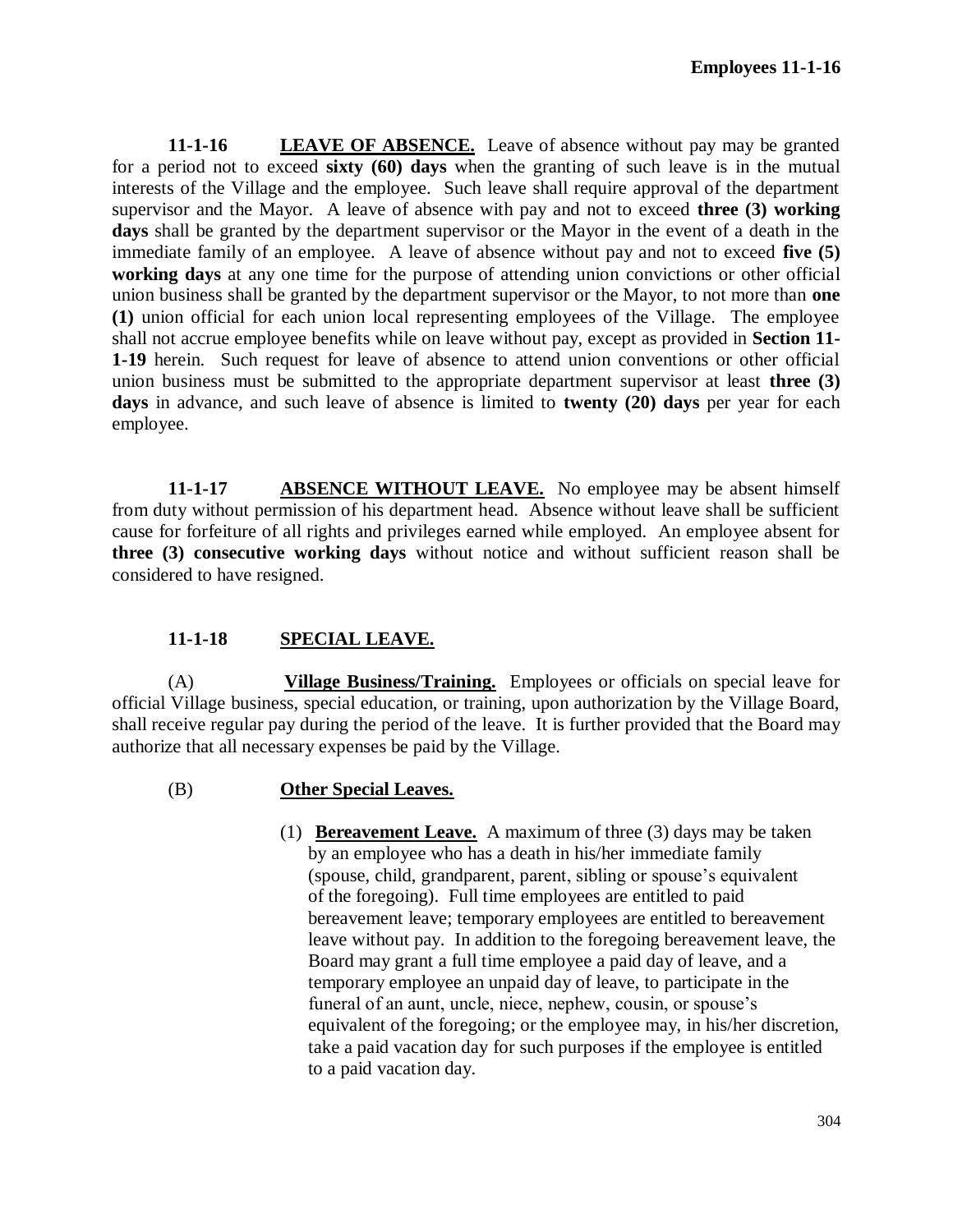- (2) **Jury Leave.** An employee called for jury duty shall be given leave to attend the jury duty. The employee, upon receiving a summons, shall immediately provide a copy to his or her supervisor, Mayor, or the Board. An employee taking jury leave has the following options regarding pay:
	- (i) The employee may continue to receive his/her regular pay from the Village and remit to the Village Treasurer all compensation paid to him/her by the Court.
	- (ii) The employee may take an unpaid leave of absence from the Village and retain all compensation paid by the Court.
	- (iii) The employee may take paid vacation days and retain all compensation paid by the Court.
- (3) **Leaves Required Under Worker's Compensation Laws.** An employee suffering from an injury that is job related, under the Worker's Compensation Laws, shall be entitled to leave for such injury strictly and exclusively in accordance with those laws.

## (4) **Maternity/Paternity and Adoption Leave.**

- (i) All employees who provide proof of their pregnancy or that of their female partner at least thirty (30) days prior to the expected due date will be eligible for four (4) weeks (20 work days) of unpaid maternity/paternity leave. The Village shall require proof of the birth. Maternity and/or paternity leave shall be limited to one (1) leave per family for each pregnancy resulting in birth or multiple births. In addition, non-married male employees may be required to provide proof of paternity such as a birth certificate or other appropriate documentation confirming paternity.
- (ii) All employees are eligible for four (4) weeks (20 work days) of unpaid leave with a new adoption, with the leave to commence when physical custody of the child or

children has been granted to the employee, provided that the employee can show that the formal adoption process is underway. The Village must be notified and the employee must submit proof that the adoption has been initiated. Adoption leave shall be limited to one (1) leave per adoption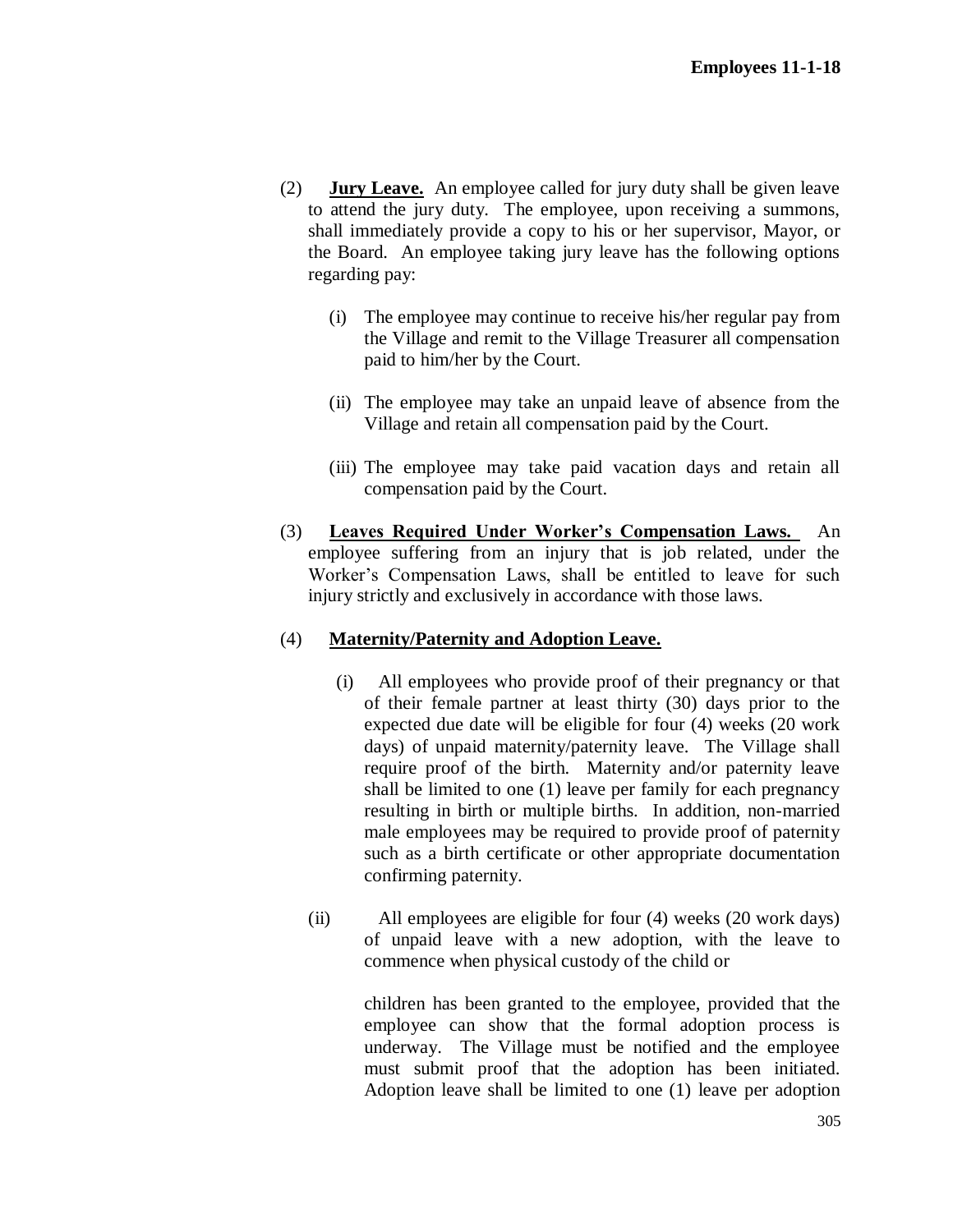(C) The Village Board is authorized to provide such additional rules and regulations governing employee leaves as from time to time are deemed appropriate by the Village Board and shall provide notice to all employees through pamphlet publication or other documents of the passage and applicability of such rules and regulations. **(REVISED 03/02/15)**

**11-1-19 SICK LEAVE.** Commencing at the end of an employee's sixty (60) day probation period as provided under Section 11-1-6, a full time employee will be allocated **five (5)** paid sick days each year for use during the first full year of full time employment of the employee, and thereafter, for so long as employee continues in the employment of the Village, the employee will be allotted five (5) paid sick days on each anniversary of his/her employment for use when the employee is so ill as to be unable to perform his/her work duties or requires such day(s) to attend his/her immediate family (spouse, children, parents, grandparents) illness or death. Such allowed sick days can accumulate from year to year to a maximum of **thirty (30) sick days** for use by such employee as provided above, and with any unused sick days at the end of any year accumulated in excess of **thirty (30) days** to be forever forfeited. Any accumulated sick days shall be forever forfeited upon an employee's termination from employment with the Village for any reason or upon the employee's death. In the event an employee is absent from work due to sickness or other illness for **three (3) consecutive days**, such employee will not be allowed to return to work unless he obtains a release from a licensed physician in Illinois, allowing him to return to work full time employment duties. Use of paid sick days for reasons other than personal illness or attending to immediate family illness or death shall be grounds for immediate termination. **(Revised 12-03-01)**

**11-1-20 TRAVELING EXPENSE.** Request for travel expense funds for official Village business, special education or training shall be submitted to the Village Board for approval, except due to any immediate need, the Mayor and not less than **two (2) members** of the Finance Committee may approve such travel expense funds in lieu of Board action. Upon such approval, the Village business, special education or training shall be reported within **five (5) days** upon return to duty, which reports shall be submitted to the office of the Village Clerk. In the event that the travel expense reported is greater than the amount advances or authorized by Board action, a claim may be filed and submitted to the Board and upon approval of the claim, authorized payment will be made.

**11-1-21 RESIGNATION.** To resign in good standing, appointed personnel shall submit resignations to the Village Board **one (1) calendar month** in advance of the effective date of their resignation. Employed personnel shall submit resignations to the Village Board **one (1) month** in advance of the effective date of their resignation.

**11-1-22 WORK DAYS AND WORK WEEK.** Unless otherwise agreed upon or provided for and except in case of emergency, as determined by the department supervisor or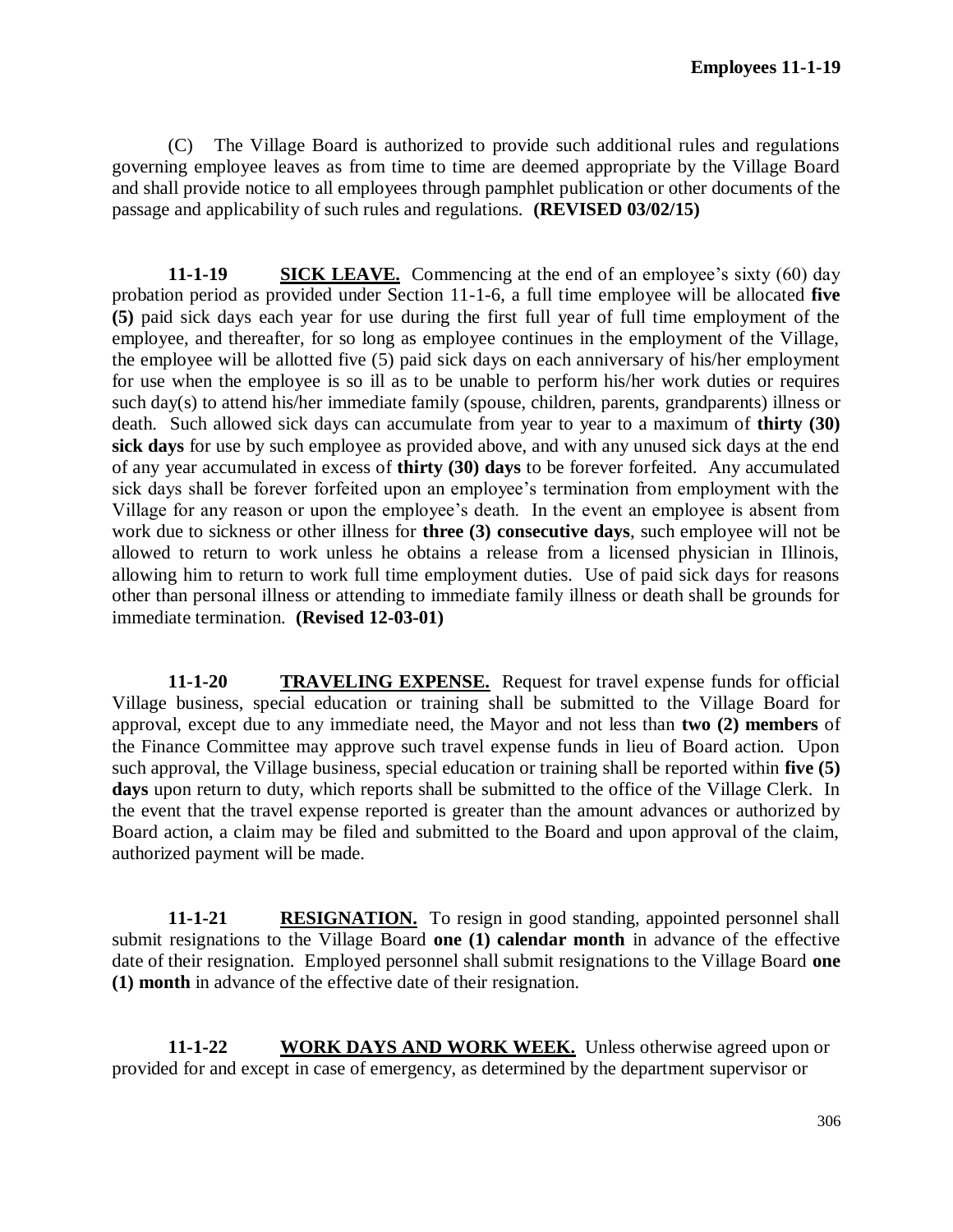Mayor, the municipal work week shall be **forty (40) hours** per week. There shall be provided at least **eight (8) hours** rest in each **twenty-four (24) hour** period. Department supervisors shall establish a normal work day specifically designating the starting time, the quitting time, and the lunch period. Employees shall be at their places of work according to these departmental regulations. All departments shall maintain a daily attendance record of employees, and file a daily absentee report, and/or a termination report with the Village Clerk, and shall furnish periodic reports to the Mayor and Board. The provisions of this Section shall not apply to department heads or officials.

**11-1-23 OVERTIME.** Overtime work is work in addition to the established schedule of hours of work per week and shall be kept to minimum. Payment for overtime will be at the rate of time and one-half for each hour of overtime put in by the employee. Overtime payment, when required, will not be paid more than once for the same day or hours. This Section does not apply to department heads, officials, or clerical employees. Compensatory time-off shall be taken at the direction of the Mayor.

**11-1-24 HOLIDAYS.** Holidays to be observed with pay are New Year's Day, Martin Luther King, Jr. Day, President's Day, Memorial Day, Independence Day, Labor Day, Columbus Day, Thanksgiving Day, Day after Thanksgiving, Christmas Day, and a day selected by the employee for his/her birthday.

When any such holiday falls on a Sunday, the Monday next following shall be held and considered such holiday. When any such holiday falls on a Saturday, the preceding Friday shall be held and considered such holiday. To receive holiday pay the employees must work the last scheduled departmental work day preceding and the first departmental scheduled work day following the holiday. Holiday pay shall be limited to the regular scheduled hours of the normal work day for the unworked holiday and shall be counted as time worked for the purpose of computing weekly overtime pay.

Temporary, part-time or seasonal employees paid on an hourly basis are excluded from the provisions of this Section.

Whenever it is necessary for an employee to work on a holiday, he shall be entitled to compensatory time off at a time approved by the department head. If compensatory time off is not practicable, the employee shall be compensated by straight time payment for the holiday in addition to regular payment for working. **(Revised 03-07-16)**

**11-1-25 VACATION.** Permanent or full-time employees or appointed officials shall be entitled to vacation leave with pay as follows:

**Four (4)** days after anniversary date of the 60-day probationary period provided at Section 1-1-6; **four (4)** days after anniversary date of **one (1) year** employment; **ten (10)** days after anniversary date of **two (2)** years' employment and each year thereafter through the fifth (5th) anniversary date of employment; **fifteen (15)** days after anniversary date of **five (5)** years' employment and each anniversary date of employment thereafter.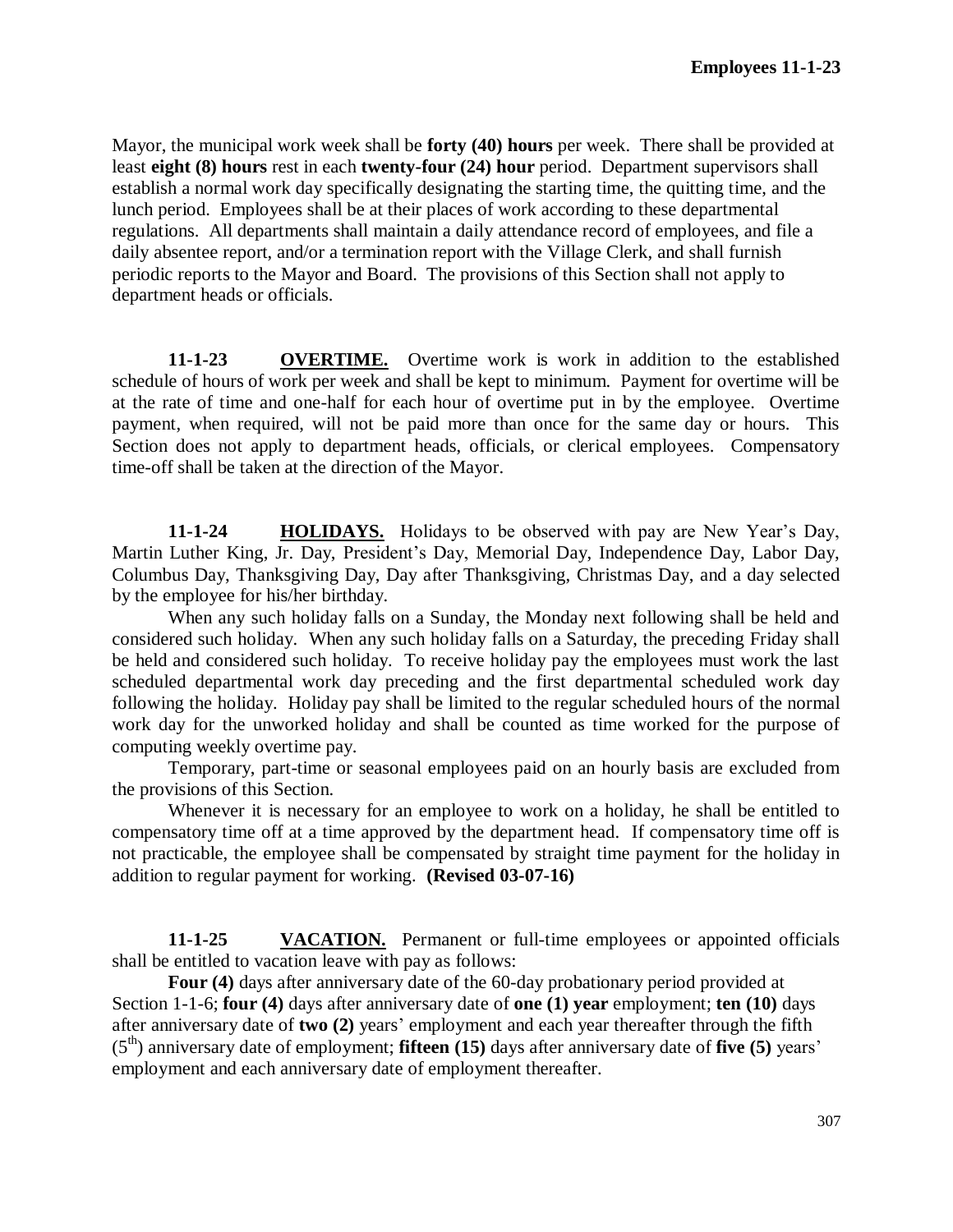Vacation leave shall not be cumulative, and personnel shall take earned vacation within **one (1)** following the anniversary date of the earned vacation, except that the department supervisor, or Mayor, at his/her discretion, may allow earned vacation time to accumulate when it is for the best interest of the Village. Personnel desiring vacation time shall request leave to the department supervisor or Mayor in advance of the days of vacation requested. The department supervisor or Mayor may deny such request if the need of the service and remaining staff to perform the necessary duties of the department are in sufficient to perform such duties during the requested vacation time. **(Revised 12/05/16; Ordinance No. 2016-VOD-012)**

**11-1-26 TERMINAL PAY.** Employees who leave the service of the Village for any reason shall receive all pay which may be due them with the following qualifications:

(A) Employees shall be paid for all unused accrued vacations, provided that the department supervisor is notified by the employee of his leaving **two (2) weeks** in advance or sufficient reason is given in the absence of such notice.

(B) An employee who owes any money to the Village at the time of his separation, shall have his final pay applied against the account of whatever amount may be needed to satisfy it and shall be given a receipt for the amount credited. Partial settlement of an account by application of final pay shall not release an employee from any balance remaining due.

(C) In case of death of an employee, his estate shall be paid for accrued vacation and regular pay then accrued.

**11-1-27 PAY REVIEW.** It shall be the annual duty of the Village Board, during the month of November, to re-examine the contents of this Chapter and to review the salaries of every full-time employee of the Village, and the Board shall make adjustments accordingly. This Section shall not be construed to keep employees from promotions and/or raises at other times.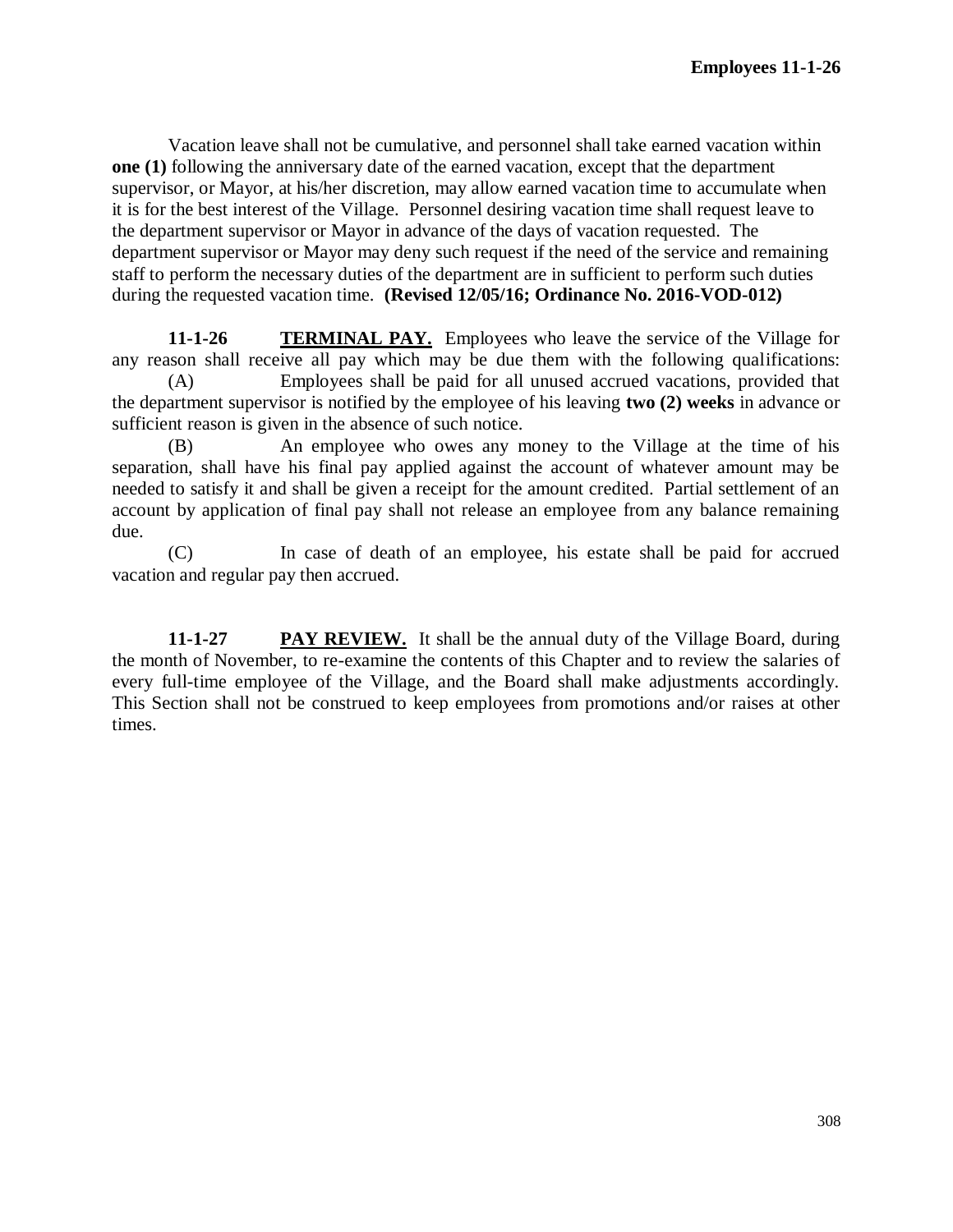# **ARTICLE II – SEXUAL HARASSMENT POLICY**

**11-2-1 STATEMENT OF POLICY.** The Village is committed to maintaining a work environment that encourages and fosters appropriate conduct among colleagues and respect for individual values and sensibilities. Accordingly, the Village's officers and administration are committed to enforcing its Sexual Harassment Policy at all levels within the workplace and creating an environment free from discrimination of any kind, including sexual harassment.

Sexual harassment, according to the Equal Employment Opportunity Commission and the Illinois Department of Human Rights, and for purposes of this policy, consist of unwelcome sexual advances, requests for sexual favors or other verbal, non-verbal or physical acts of a sexual or sex-based nature, where:

(A) submission to such conduct is made either explicitly or implicitly a term or condition of an individual's employment;

(B) an employment decision affecting an employee is based on that individual's acceptance or rejection of such conduct; or

(C) such conduct interferes with an individual's work performance or creates an intimidating, hostile or offensive working environment.

Sexual harassment can occur between men and women, or between members of the same gender. Such conduct is unlawful under Title VII of the Civil Rights Act of 1964, which prohibits employment discrimination on the basis of race, color, sex, age, religion or national origin.

It is also unlawful to retaliate in any way against anyone who has complained about sexual harassment or discrimination, whether that concern relates to harassment of or discrimination against the individual raising the concern or against another individual.

Sexual harassment affects the victim and other employees as well. Each incident of harassment contributes to a general atmosphere in which everyone suffers the consequences. Sexually-oriented acts or sex-based conduct have no legitimate business purpose. Where such conduct is directed by a supervisor (or someone in a management position) toward a subordinate, the former will be held to a higher standard of accountability because of the degree of control and influence he or she has or is perceived to have over the employment conditions and benefits of the subordinate.

**11-2-2 PROHIBITED CONDUCT.** Prohibited acts of sexual harassment can take a variety of forms ranging from subtle pressure for sexual activity or contract or physical contact. At times the offender may be unaware that his or her conduct is offensive or harassing to others. Examples of conduct which could be considered sexual harassment include:

(A) persistent or repeated unwelcome flirting, pressure for dates, sexual comments or touching;

(B) sexually suggestive jokes, gestures or sounds directed toward another or sexually oriented or degrading comments about another;

(C) preferential treatment of an employee, or a promise of preferential treatment to an employee, in exchange for dates or sexual conduct; or the denial or threat of denial of employment, benefits or advancement for refusal to consent to sexual advances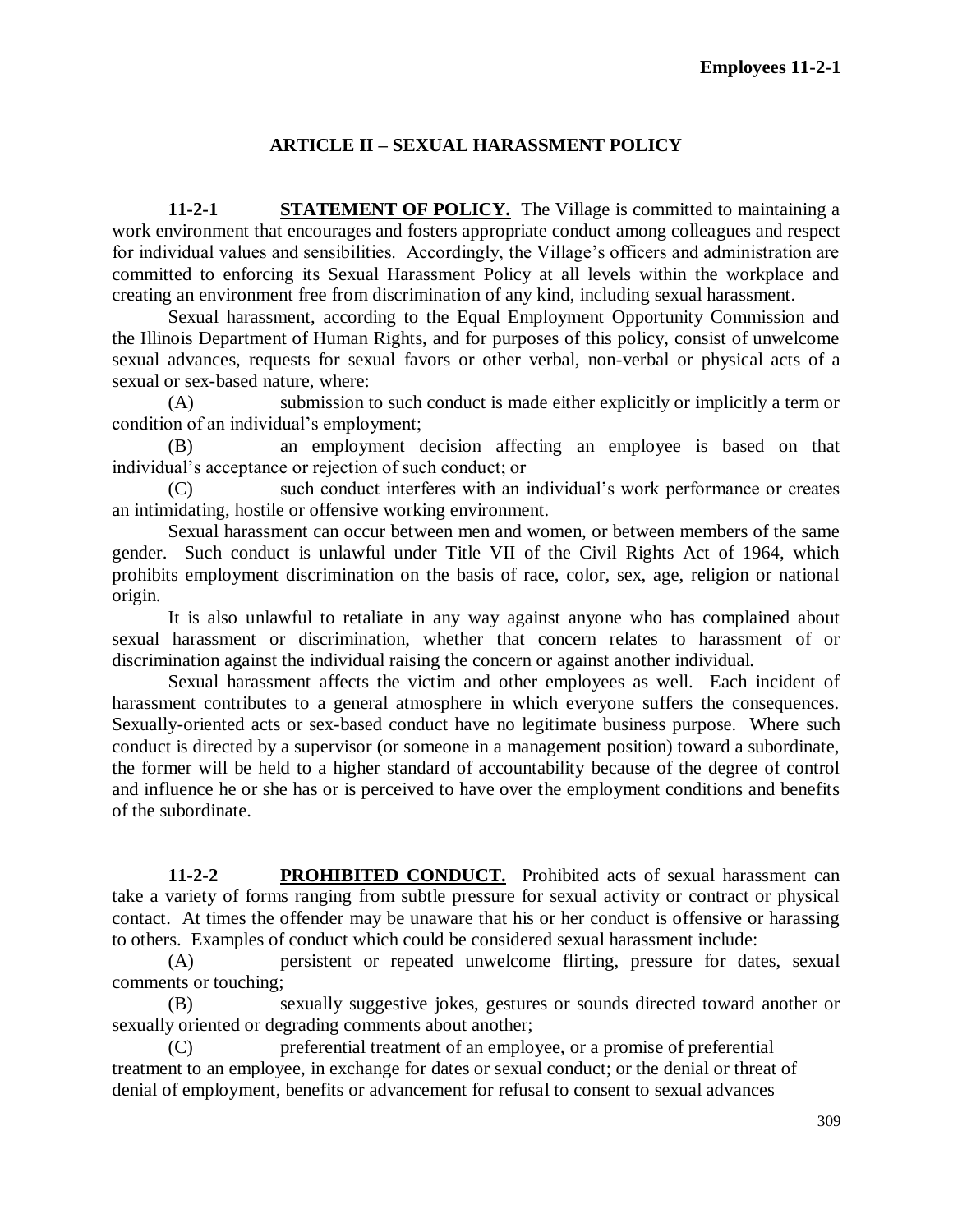(D) the open display of sexually oriented pictures, posters, or other material offensive to others;

(E) retaliation against an individual for reporting or complaining about sexually harassing conduct.

All employees are encouraged to express displeasure at any conduct, which might be sexually harassing, to tell the individual engaging in the conduct that it is unwelcome, to report that conduct, and to use the complaint procedure set forth in this policy.

**11-2-3 COMPLAINT PROCEDURE.** While the Village encourages individuals who believe they are being harassed to firmly and promptly notify the offender that his or her behavior is unwelcome, the Village also recognizes that power and status disparities between an alleged harasser and a target may make such a confrontation impossible. In the event that such informal, direct communication between individuals is either ineffective or impossible, or even when such communication has occurred, the following steps should be taken to report a sexual harassment complaint.

(A) **Reporting of Incident.** All employees are urged to report any suspected sexual harassment by another employee to the supervisor or other person charged by the Village to have responsibility for such employee's work, except where that person is the individual accused of harassment. In that case, the complaint should be reported to the Village Mayor. If the aggrieved employee or other complainant prefers to report the suspected harassment to someone of the opposite gender from that of the supervisor or Mayor, the complaint can be reported to the Village Clerk. The report may be made initially either orally or in writing, but reports made orally must be reduced to writing before an investigation can be initiated.

(B) **Investigation of Complaint.** When a complaint has been reduced to writing, the Village's supervisor or the individual informed pursuant to paragraph (A) above will initiate an investigation of the suspected sexual harassment within **five (5) working days** of notification. If necessary, the Village's supervisor may designate another supervisory or management employee of the opposite sex to assist him/her or the alternate individual in paragraph (A) in the investigation. If the Village's supervisor is the subject of the investigation, the investigation will be conducted by the Mayor or Clerk. The investigation will include an interview with the employee(s) who made the initial report, the person(s) towards whom the suspected harassment was directed and the individual(s) accused of the harassment. Any other person who may have information regarding the alleged sexual harassment may also be interviewed.

(C) **Report.** The Village's supervisor or designated person responsible for investigating the complaint shall prepare a written report within **ten (10) working days** from notification of the suspected harassment unless extenuating circumstances prevent him/her from doing so. The report shall include a finding that sexual harassment occurred, sexual harassment did not occur, or there is inconclusive evidence as to whether sexual harassment occurred. A copy of the report will be given to the employee(s) who made the initial report, the employee(s) to whom the suspected harassment was directed, and the employee(s) suspected of the harassment.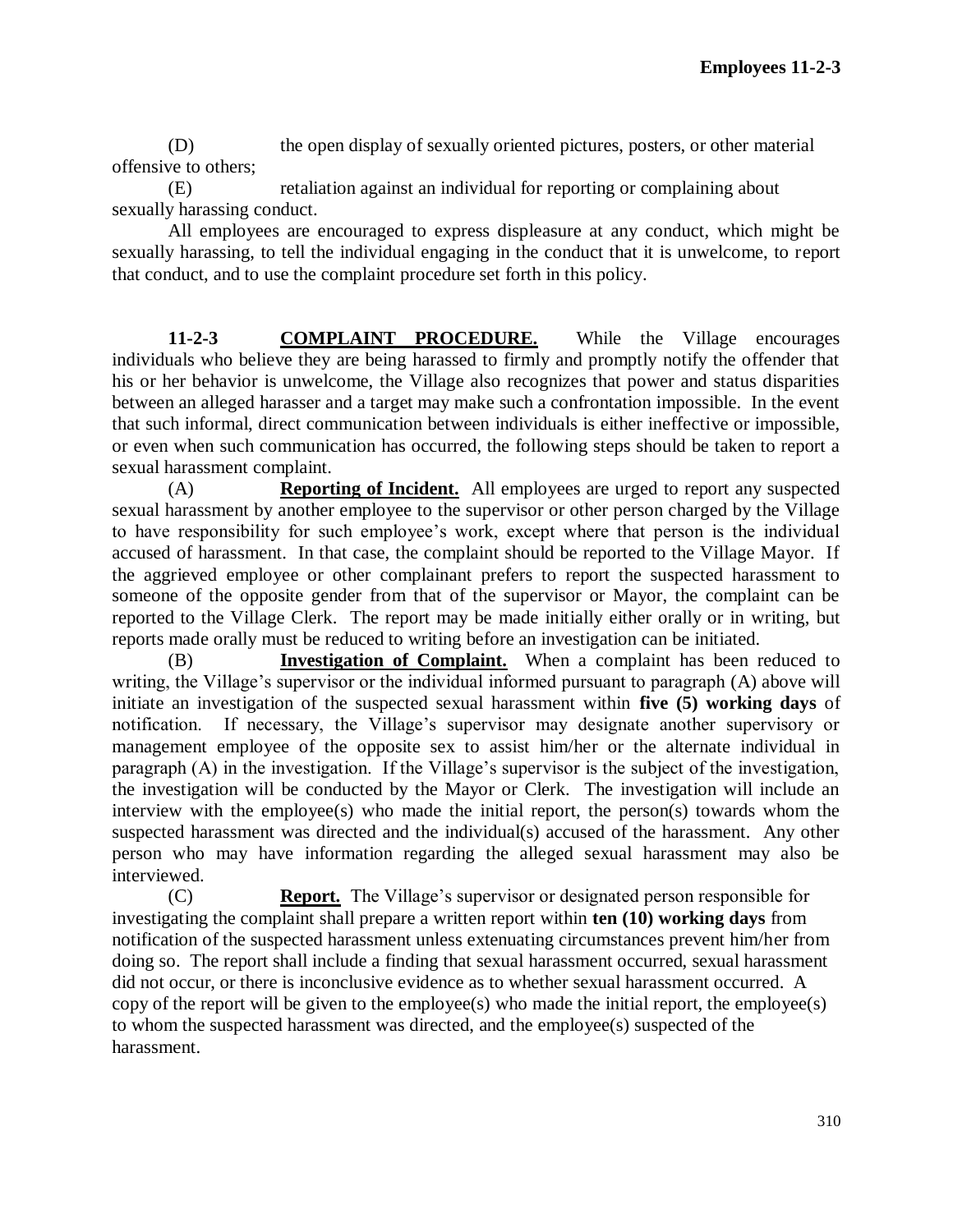(D) **Records; Confidentiality.** Employees who report incidents of sexual harassment are encouraged to keep written notes in order to accurately record the offensive conduct. Every effort shall be made to keep all matters related to the investigation and various reports confidential. In the event of a lawsuit, however, the Village advises that records it maintains and the complainant maintains may not be considered privileged from disclosure. Written records will be maintained for **three (3) years** from the date of the resolution unless new circumstances dictate that the file should be kept for a longer period of time.

(E) **Appeals Process.** If either party directly involved in a sexual harassment investigation is dissatisfied with the outcome or resolution, that individual has the right to appeal the decision. The dissatisfied party should submit his/her written comments in a timely manner to the Village Mayor.

**11-2-4 DISCIPLINE/SANCTIONS.** Disciplinary action will be taken against any employee found to have engaged in sexual harassment of any other employee. The extent of sanctions may depend in part upon the length and conditions of employment of the particular employee and the nature of the offense. The Village has the right to apply any sanction or combination of sanctions, up to and including discharge, to deal with unreasonable conduct or discrimination.

Where a hostile work environment has been found to exist, the Village will take all reasonable steps to eliminate the conduct creating such an environment.

**11-2-5 EDUCATION/TRAINING.** Education and training for employees at each level of the work force are critical to the success of the Village's policy against sexual harassment. The sexual harassment policy will be sent to all employees.

Education and training include the following components:

(A) As part of general orientation, each recently hired employee will be given a copy of and requested to read and sign a receipt for the Village's policy statement on sexual harassment so that they are on notice of the standards of behavior expected.

(B) For all employees with supervisory authority over other employees, and all employees working in a managerial capacity: All supervisory personnel will participate in an annual training session on sex discrimination. At least **one-third (1/3)** of each session will be devoted to education about work place sexual harassment, including training as to exactly what types of remarks, behavior and pictures will not be tolerated in the work place. Participants will be informed that they are responsible for knowing the contents of the Village's sexual harassment policy.

(C) All employees will participate on Village time in annual seminars that describe workplace sexual harassment and teach strategies for resisting and preventing sexual harassment.

**11-2-6 LEGAL RIGHTS UNDER LAW.** Any employee who believes he/she has been subjected to sexual harassment has the right to file a complaint with the Illinois Department of Human Rights, 100 West Randolph Street, Chicago, Illinois 60601; (312) 814- 6245 and/or the Equal Employment Opportunity Commission, 500 West Madison, Suite 2800,